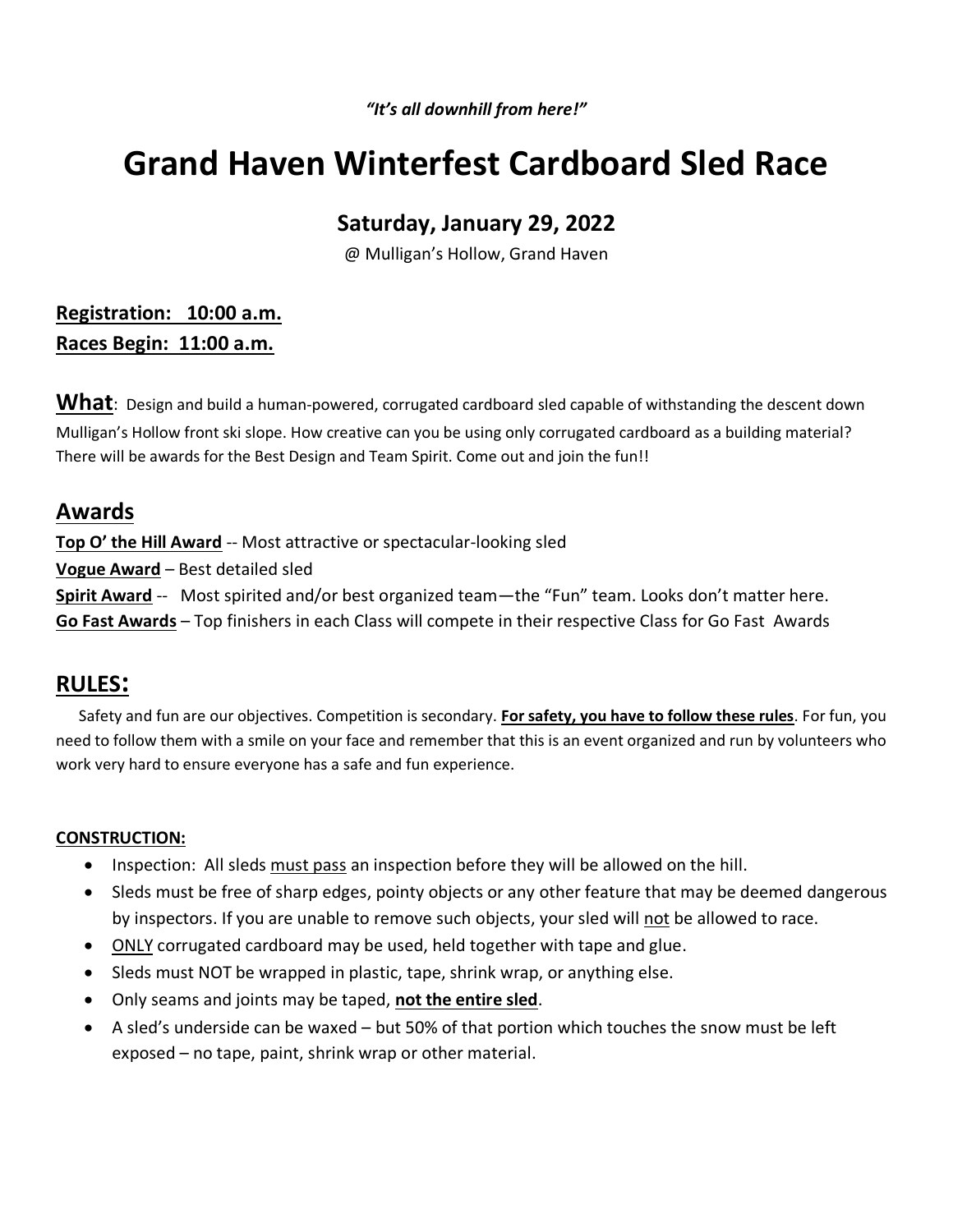#### • **ABSOLUTELY NO USE OF THE FOLLOWING:**

- o Corrugated plastics or corrugated materials
- o Non-corrugated cardboard such as carpet tubes
- o Cardboard that is bonded to other materials
- o Epoxy glue or Epoxy-reinforced cardboard
- o Glues that harden into solids
- o Tar-based substances
- o Fiberglass resin
- o Two-part varnished or any other two-part substances
- o Screws, nails or staples of any type or material
- o Mechanical fasteners

#### *IMPORTANT: You must be able to stop your sled.*

• Keep this in mind when designing and building your sled. You must be able to explain or demonstrate the ability to stop your sled at the time of inspection. Failure to do so may result in disqualification.

### **These rules are designed for** *your* **safety, fellow participants descending the hill behind you and for all the people who ski and snowboard on the hill throughout the winter.**

### **Participation:**

- All participants must read, understand and agree to the rules before registering their sled.
- Teams/individuals whose sleds do not pass inspection will not be allowed to participate.
- ALL sled occupants MUST supply/wear their own protective headgear (bicycle helmet, ski helmet, etc.).
- No more than ten occupants will be permitted on any one sled.
- To qualify as a finisher, you/entire team must be in or on your sled as it crosses the finish line, rather than chasing it or being chased by it.
- Top finishersin each heat may be allowed to race more than once, depending on the condition of their sled and the decision by the judges.

#### **Grudge Matches:**

• If you wish to race against another sled team, this will be accomplished following the conclusion of all scheduled heat races. Talk with officials at the Registration Desk.

# **FINALLY, REMEMBER -- THIS IS ALL FOR FUN!!**

# **THINK SAFETY FIRST!!**